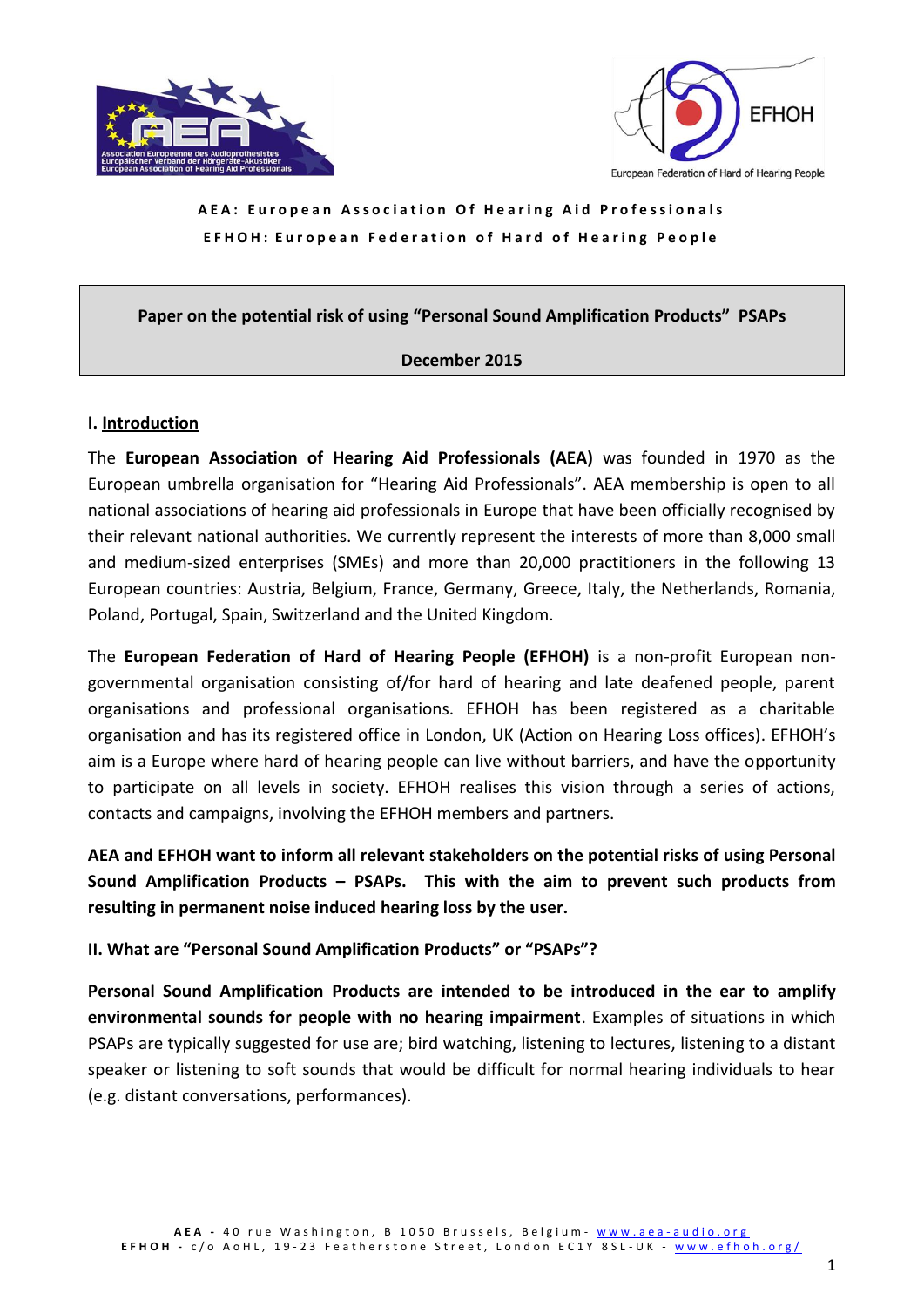



European Federation of Hard of Hearing People

## **A E A : E u r o p e a n A s s o c i a t i o n O f H e a r i n g A i d P r o f e s s i o n a l s EFHOH: European Federation of Hard of Hearing People**

## **III. Definition of the problem**

In February 2014, the UK national association of hard of hearing people "Action on Hearing Loss"<sup>1</sup>, which is a member of EFHOH, used a study commissioned by Danish Hard of Hearing Organisation to analyse a personal sound amplifier product, commercialised in the UK and measured 130.0 dBSPL maximum output level<sup>2</sup>, which is much louder than the 85dB than the accepted maximum safety level. Based on this analysis, they were able to convince the distributor of this specific PSAP to withdraw this device form the UK market.

This issue was raised during a joined meeting between EFHOH and AEA and a proposal was made to investigate if comparable products were sold in other European countries and to analyse the performance of these products in order to evaluate the potential risk for noise induced hearing loss.

This kind of products, which are easily confused with hearing aids, are likely to be bought mostly by the most vulnerable group of users, i.e. people having limited financial resources and no or very difficult access to professional hearing care.

Therefore, in March, 2015, EFHOH and AEA asked their members to buy the most frequently promoted low cost PSAPs in their country and send them to the European Commission for Audiology and Technology (ECAT) – the technical workgroup working for the AEA - for analysis.

-

<sup>1</sup> [www.actiononhearingloss.org.uk](http://www.actiononhearingloss.org.uk/)

 $2$  DELTA Test Report, Acoustic Test Report according to IEC 60118-0,1,2,6 on INVISI EAR, 2014 (report available upon request).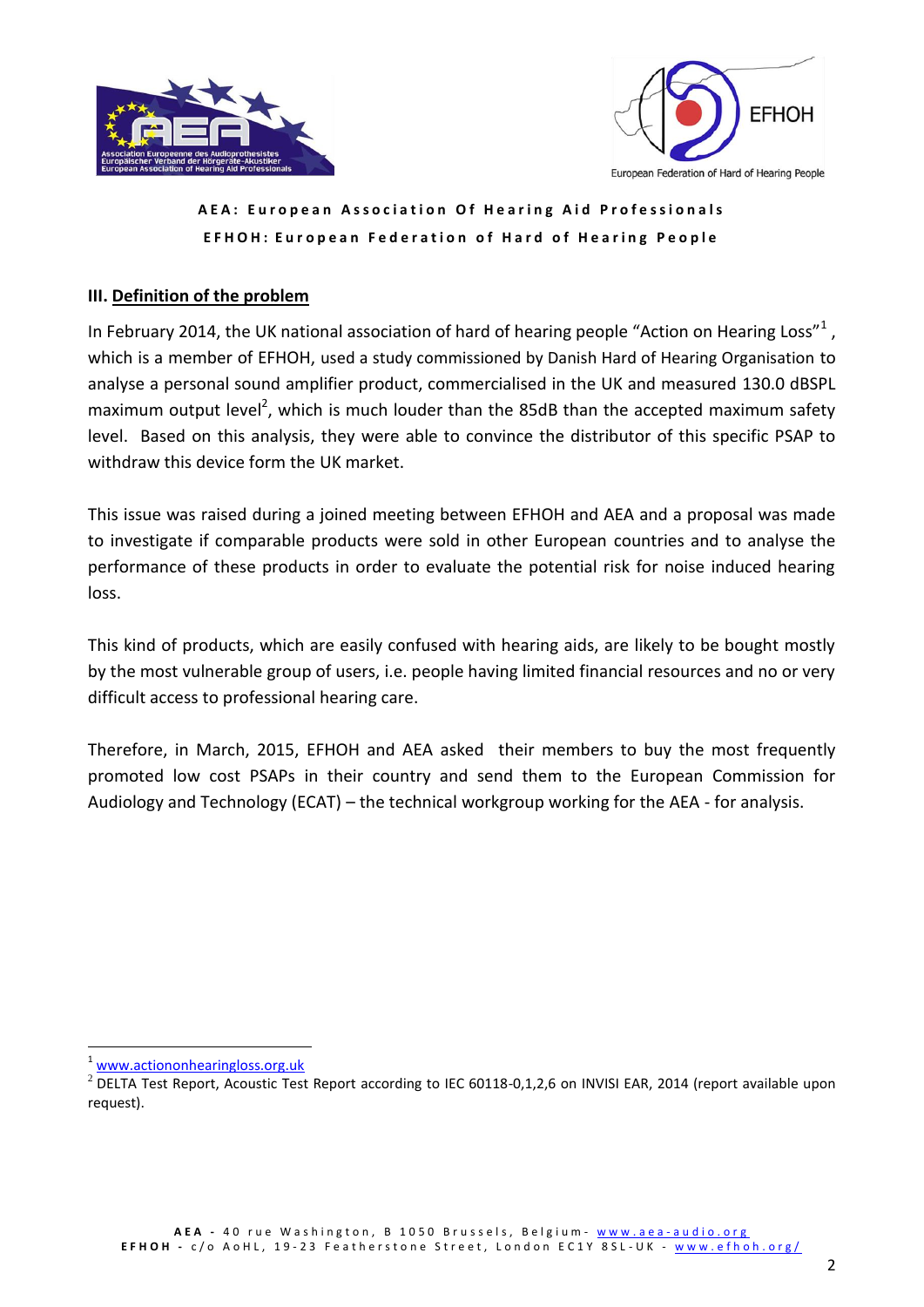



## **IV. Results of the analysis**

In total 27 products were purchased and analysed. The products were purchased in 7 different countries (Austria, Belgium, Germany, Greece, Italy, Romania and UK).

17 products had a BTE (Behind The Ear) design, where the housing is behind the ear and a loudspeaker is fit into the ear canal with a silicon tip.



6 product had a ITE (In The Ear) design, where the housing is inserted in the earshell and the tip is inserted in the ear canal with a silicone tip.



And 4 devices had a Headset design, where the device looks like a hands-free wireless headset with even a blue light ... but is in fact a personal sound amplifier.

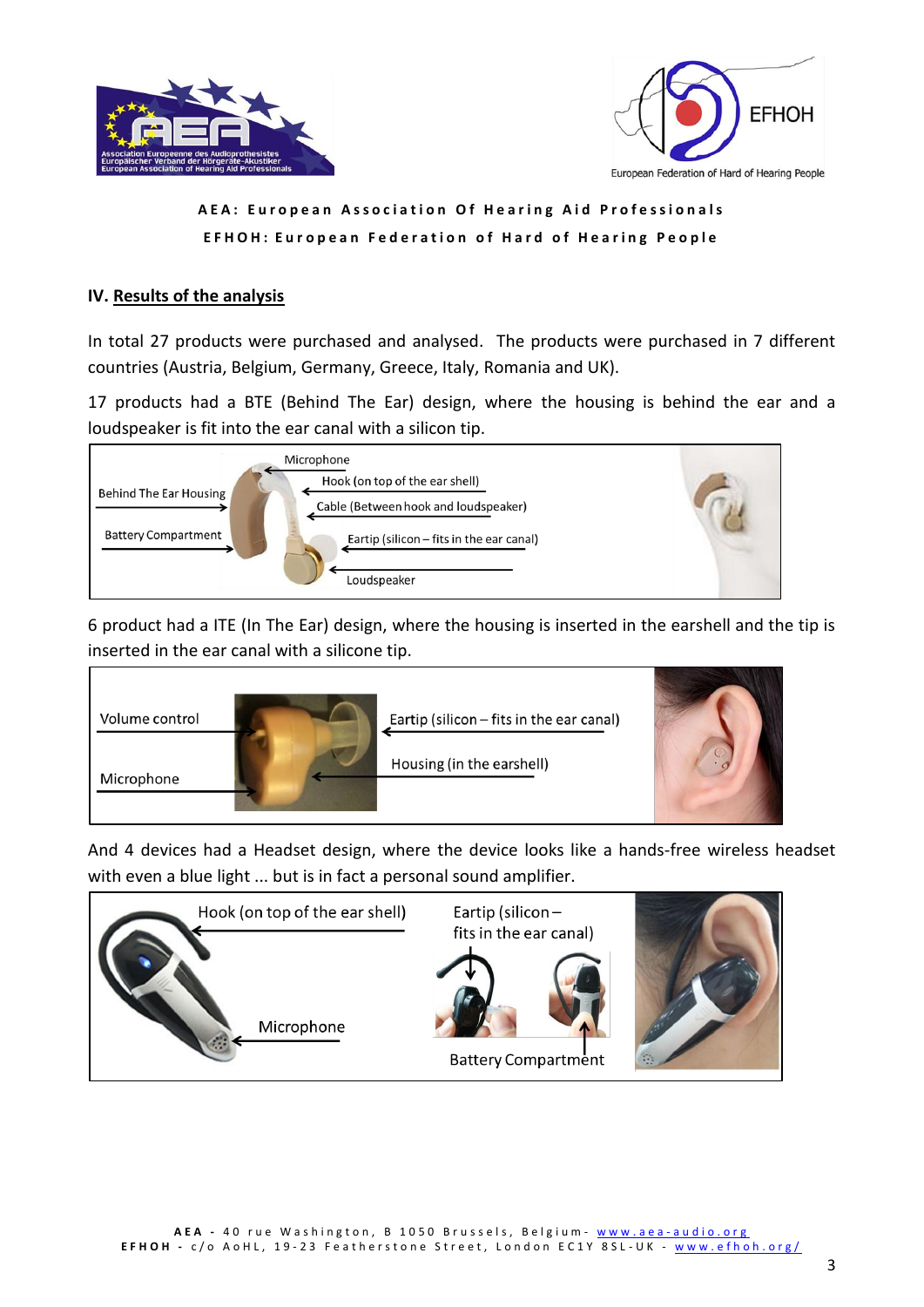



All 27 devices were analysed according to the IEC 60118-7 test-standard and had a maximum power level (OSPL 90) of more than 120 dBSPL (significantly higher than the 85dBSPL maximum safety level), 23 had a maximum power level of 125 dBSPL or more and 8 devices had a maximum power level of 130 dBSPL or more. None of the products had a limiter of the maximum power.

| <b>Product Name</b>            | <b>Max</b>  | <b>Max Gain</b> | <b>Analysed by</b>   | Country of     |
|--------------------------------|-------------|-----------------|----------------------|----------------|
|                                | Output      |                 |                      | purchase       |
| LoudNClear (Headset)           | 135,1 dBSPL | 48,5 dB         | <b>THOMAS MORE</b>   | Romania        |
| <b>Melody Acustica (BTE)</b>   | 135,0 dBSPL | 52,0 dB         | DHI(G)               | Italy          |
| Mini Sound Amplifier (BTE)     | 134,8 dBSPL | 63,0 dB         | <b>THOMAS MORE</b>   | Greece         |
| Sanitas (Lidl) SHA 15 (BTE)    | 134,0 dBSPL | 49,0 dB         | DHI(G)               | <b>UK</b>      |
| <b>TOPSOUND (Headset)</b>      | 131,9 dBSPL | 48,8 dB         | <b>THOMAS MORE</b>   | <b>Italy</b>   |
| Earzoom (Headset)              | 130,1 dBSPL | 40,7 dB         | <b>THOMAS MORE</b>   | <b>Belgium</b> |
| Invisi Ear (BTE)               | 130,0 dBSPL | 47,0 dB         | <b>DELTA (DK)</b>    | <b>UK</b>      |
| Powertone F-138 (BTE)          | 130,0 dBSPL | 47,0 dB         | DHI(G)               | Greece         |
| <b>Acustika Melody (BTE)</b>   | 129,1 dBSPL | 47,9 dB         | <b>THOMAS MORE</b>   | <b>Italy</b>   |
| <b>INFACTORY (Headset)</b>     | 129,0 dBSPL | 40,4 dB         | <b>THOMAS MORE</b>   | <b>Italy</b>   |
| Sanitas (Lidl) (BTE)           | 129,0 dBSPL | 42,4 dB         | <b>THOMAS MORE</b>   | <b>UK</b>      |
| Vitalcontrol (Lidl) (BTE)      | 129,0 dBSPL | 42,4 dB         | <b>THOMAS MORE</b>   | Spain          |
| WELLYS MINI 7720 (ITE)         | 129,0 dBSPL | 42,8 dB         | <b>THOMAS MORE</b>   | <b>Italy</b>   |
| <b>WELLYS 8511 (BTE)</b>       | 127,1 dBSPL | 52,9 dB         | <b>THOMAS MORE</b>   | Italy          |
| <b>Axon X-168 (BTE)</b>        | 126,0 dBSPL | 43,3 dB         | <b>THOMAS MORE</b>   | <b>Italy</b>   |
| <b>Axon X-168 (BTE)</b>        | 126,0 dBSPL | 43,3 dB         | <b>THOMAS MORE</b>   | Romania        |
| <b>Axon X-168 (BTE)</b>        | 126,0 dBSPL | 43,3 dB         | <b>THOMAS MORE</b>   | Greece         |
| <b>HAPI-090D (ITE)</b>         | 126,0 dBSPL | 38,0 dB         | DHI(G)               | Germany        |
| <b>Sokio X-168 (BTE)</b>       | 126,0 dBSPL | 43,3 dB         | <b>THOMAS MORE</b>   | Germany        |
| Zinbest (BTE)                  | 125,5 dBSPL | 45,6 dB         | <b>THOMAS MORE</b>   | Austria        |
| BTE K202S (BTE)                | 125,5 dBSPL | 45,7 dB         | U Castilla La Mancha | Spain          |
| HAPPY SHEEP HP680 (ITE)        | 125,3 dBSPL | 43,3 dB         | <b>THOMAS MORE</b>   | Italy          |
| <b>WELLYS RECH 8515B (BTE)</b> | 125,2 dBSPL | 46,4 dB         | <b>THOMAS MORE</b>   | <b>Italy</b>   |
| Zinbest HAP-20 (BTE)           | 125,0 dBSPL | 40,0 dB         | DHI(G)               | Greece         |
| AXON K80 (ITE)                 | 123,4 dBSPL | 40,8 dB         | <b>THOMAS MORE</b>   | Greece         |
| Acutrue (ITE)                  | 120,9 dBSPL | 30,4 dB         | <b>THOMAS MORE</b>   | Romania        |
| AB 900 (ITE)                   | 120,7 dBSPL | 36,2 dB         | U Castilla La Mancha | Spain          |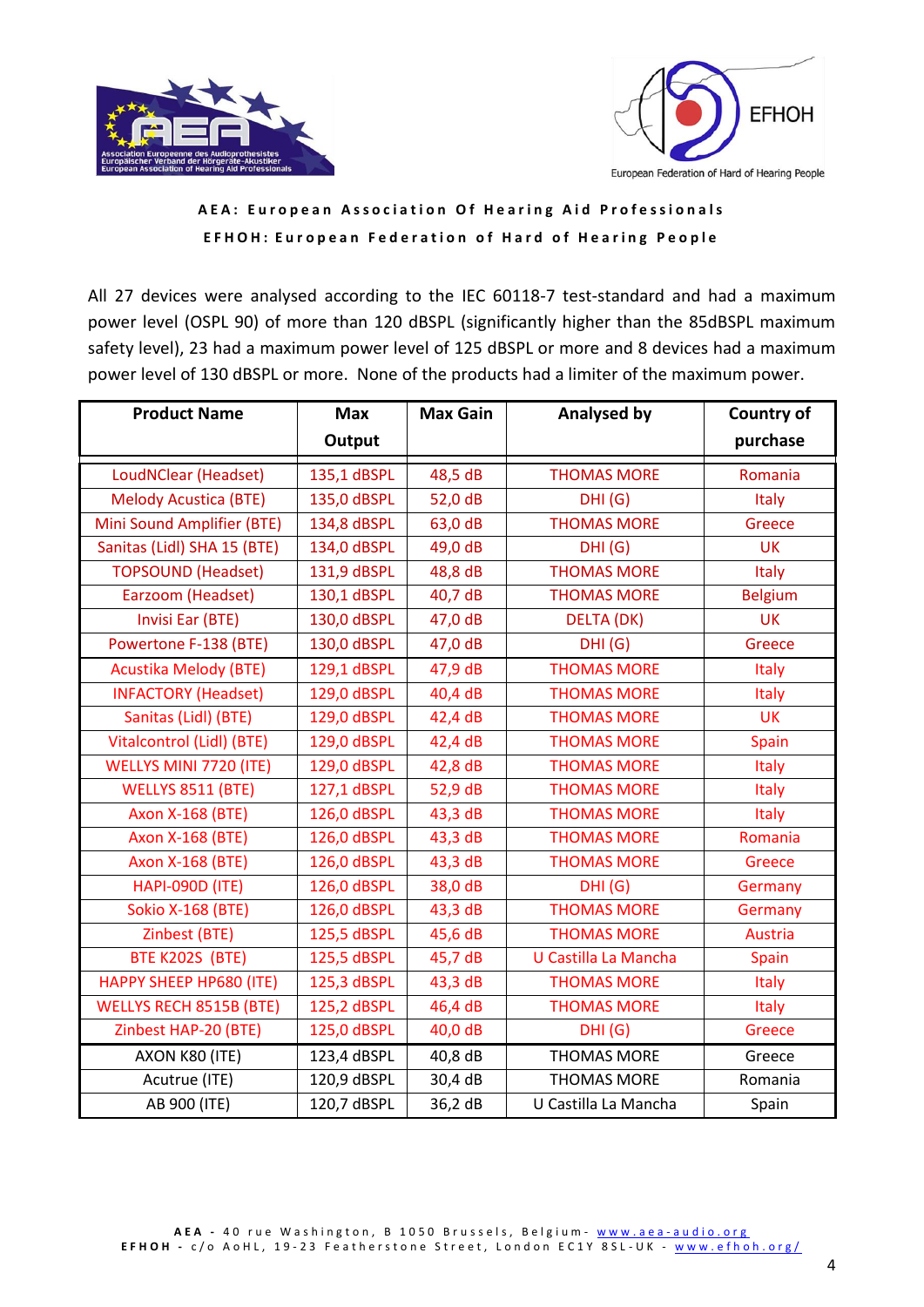



The devices have been analysed in four different labs;

- 19 devices were analysed by the Audiology Department of Thomas More University College – Antwerp – Belgium
- 5 devices were analysed by the Deutche Hörgeräte Institut Lübeck Germany
- 2 devices were analysed by the Instituto de Investigación en Discapacidades Neurológicas Universidad de Castilla La Mancha – Spain
- 1 device was analysed by Delta Hørsholm Denmark.

One device was purchased 3 times and one was purchased twice so in total we have 24 unique devices (with different product name).

The devices were mostly sold at department stores, television sales and web shops. Nearly all of the devices cost less than 50 Euro.

Nearly all devices give their highest gain and output at frequencies lower than 1000 Hz, which increases voice loudness and bass signal, but does not result in improving speech intelligibility in a quiet environment, and certainly not in a noisy environment. The risk is, therefore, very high that the user will increase the gain to be able to understand something, which can result in very dangerous maximum power levels.

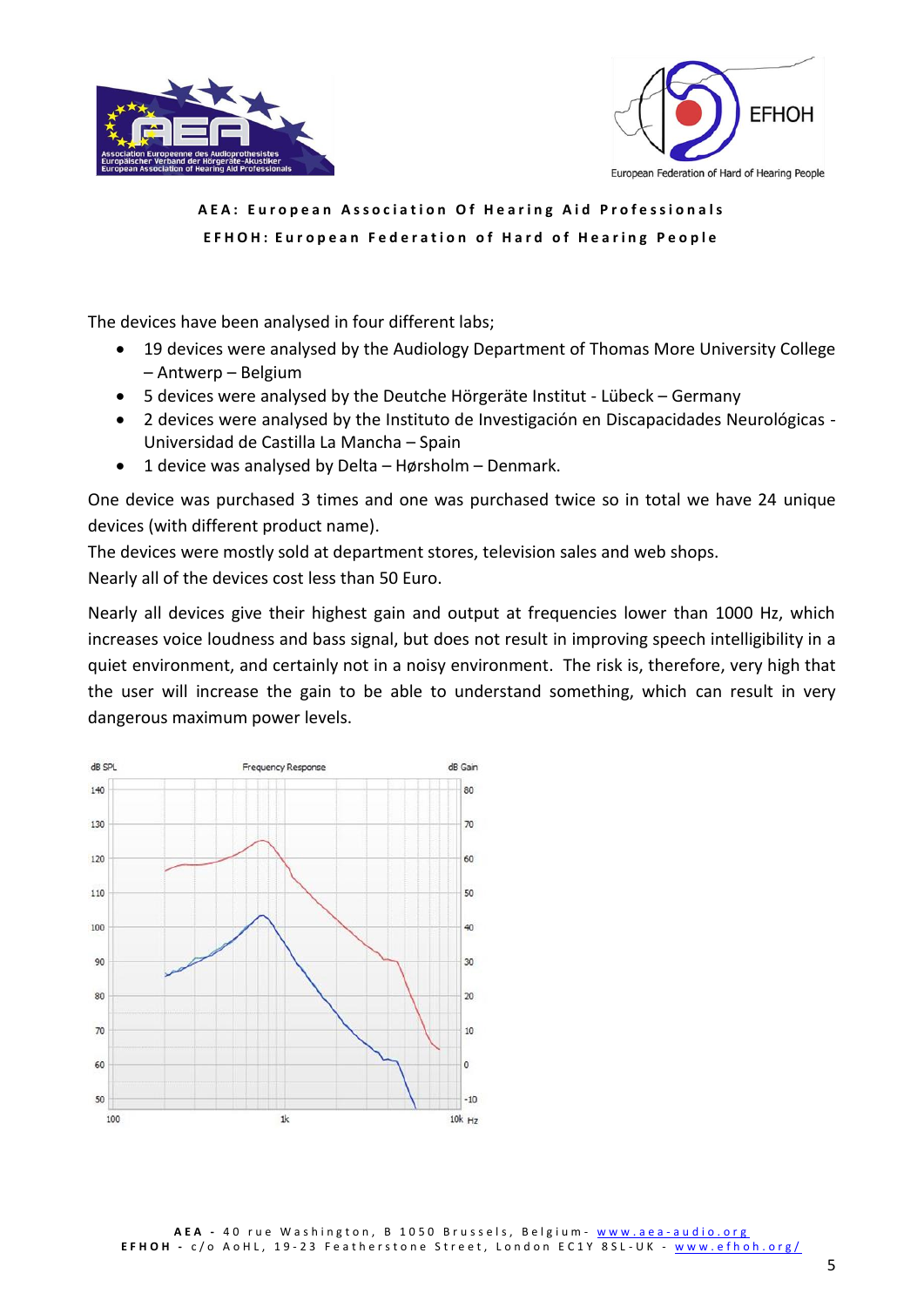



#### **V. Conclusion**

# *Analysis of the PSAPs demonstrates that they can reach very high power levels that can result in noise induced hearing loss*

The permissible time for safe listening logically decreases as sound levels increase. The image below, taken from the latest WHO "Make Listening Safe" campaign, helps to visualise permissible daily noise exposures at different decibel (dB) levels. It provides examples of various sound levels produced by different objects, and highlights the maximum safe listening duration in hours, minutes and seconds for each dB level. The daily recommended safe volume level of any sound is below 85 dB for a maximum duration of eight hours.



The levels measured in the above mentioned PSAPs have a very high risk of immediate damage to hearing, even if exposure is very short. According to the WHO "Make Listening Safe" scale, such sound levels can only be sustained for less than 2 seconds/day!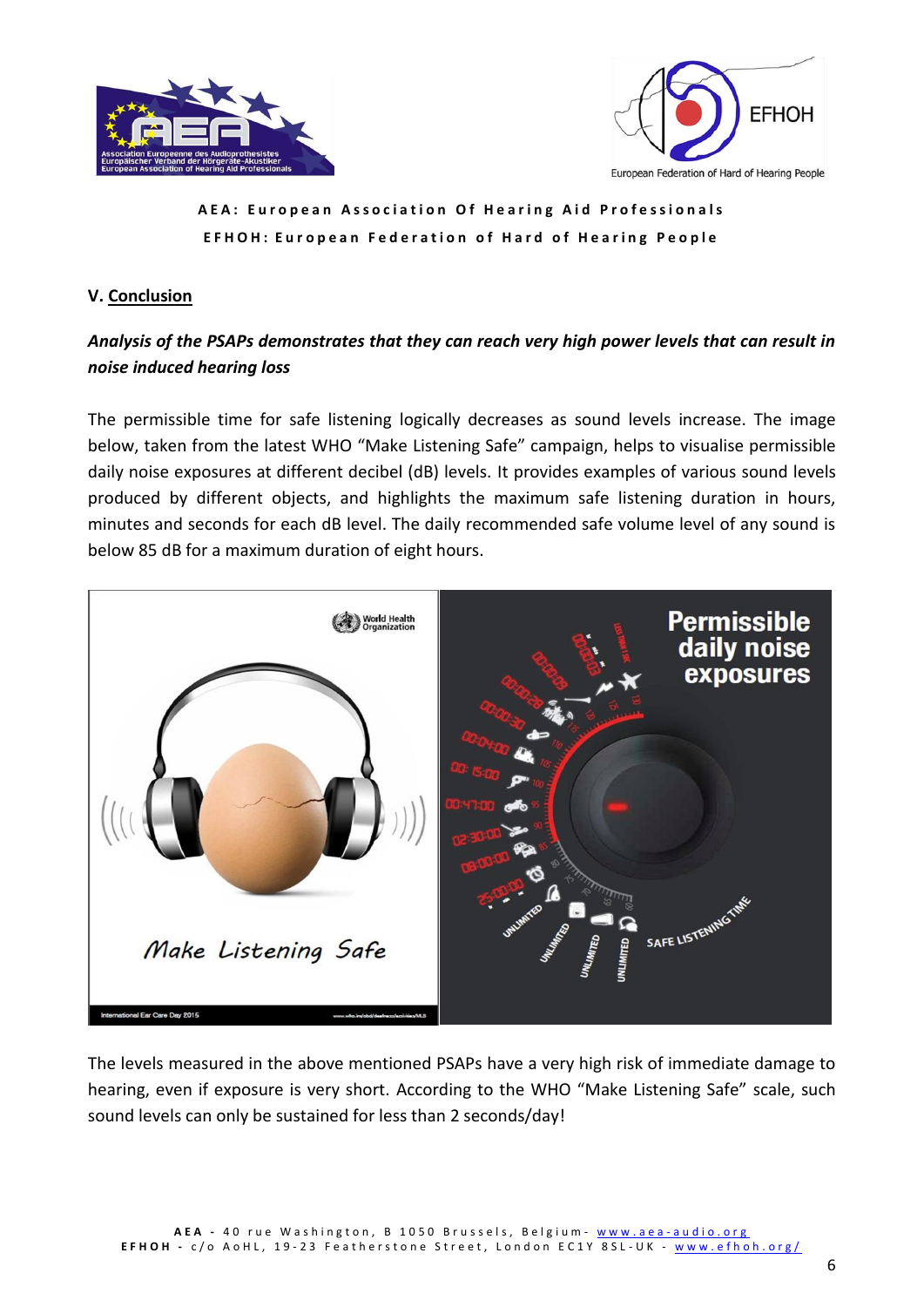



Scientific literature<sup>3</sup> also indicates that prolonged exposure to loud sounds (+/- 80-85 dBA<sup>4</sup>) may possibly result in:

- TTS: Temporary (hearing) threshold shift
- PTS: Permanent (hearing) threshold shift
- Tinnitus: Ringing in the Ears

1

Poor Speech Communication in Noisy Conditions

# *EU institutions previously recognised the need to protect consumers from dangerous sound levels*

Directive 2003/10/EC of the European Parliament and of the Council of 6 February 2003 on the minimum health and safety requirements regarding the exposure of workers to the risks arising from physical agents (noise) was adopted to ensure that workers use hearing protection when they are exposed to high sound levels.

| level | <b>Noise source</b>                            | <b>Health effects</b>    | The 27 Personal                                                    |
|-------|------------------------------------------------|--------------------------|--------------------------------------------------------------------|
| 140dB | Jet plane take off, firecracker, gun shot      | Sudden damage to hearing | <b>Sound Amplifier</b>                                             |
| 130dB | Pain threshold exceeded                        |                          | Products - PSAP's!                                                 |
| 120dB | Ambulance siren, pneumatic drill, rock concert |                          |                                                                    |
| 110dB | Night clubs, disco                             |                          | European Agency for Safety and Realth at Work-                     |
| 100dB | Motor cycle at 50km/h                          |                          | <b>RISK OBSERVATORY</b><br>$\frac{1}{2}$<br><b>THEMATIC REPORT</b> |
| 90dB  | Heavy goods vehicle at 50km/h                  |                          |                                                                    |
| 85dB  | Hearing protection recommended in industry     | Hearing loss, tinnitus   |                                                                    |
| 75dB  |                                                | Cardiovascular effects   |                                                                    |
| 70dB  |                                                | Sleep disturbances       |                                                                    |
| 65dB  |                                                | <b>Stress effects</b>    |                                                                    |
| 60dB  |                                                | Annoyance                | <b>Noise in figures</b>                                            |
| 55dB  | Desirable outdoor level                        |                          |                                                                    |
| 50dB  | Normal conversation level                      |                          |                                                                    |
| 40dB  | Quiet suburb                                   |                          |                                                                    |
| 30dB  | Shoft whisper                                  |                          |                                                                    |
| 20dB  | Normal conversation level                      |                          |                                                                    |

Source: Nopher, a European Commission concerted action to reduce the health effects of noise pollution. http://www.ucl.ac.uk/noiseandhealth/EC%20Brochure1.pdf

<sup>&</sup>lt;sup>3</sup> "[Noise in Figures](https://osha.europa.eu/en/publications/reports/6905723)", Risk Obesrvatory Thematic Report, European Agency for Safety and Health at Work, 2005.

<sup>&</sup>lt;sup>4</sup> Typically, for noise level evaluation in the industry, dBA or A-weighting is used (where the energy at very low frequencies (under 100 Hz) and the very high frequencies (above 5000 Hz) is reduced). For evaluation of hearing aids and personal amplifiers, dBSPL is used (where no weighting is applied). Since these devices provide very little or no gain for very low and very high frequencies (under 100 Hz and above 5000 Hz), there is no real difference between dBA and dBSPL for the purpose of this document.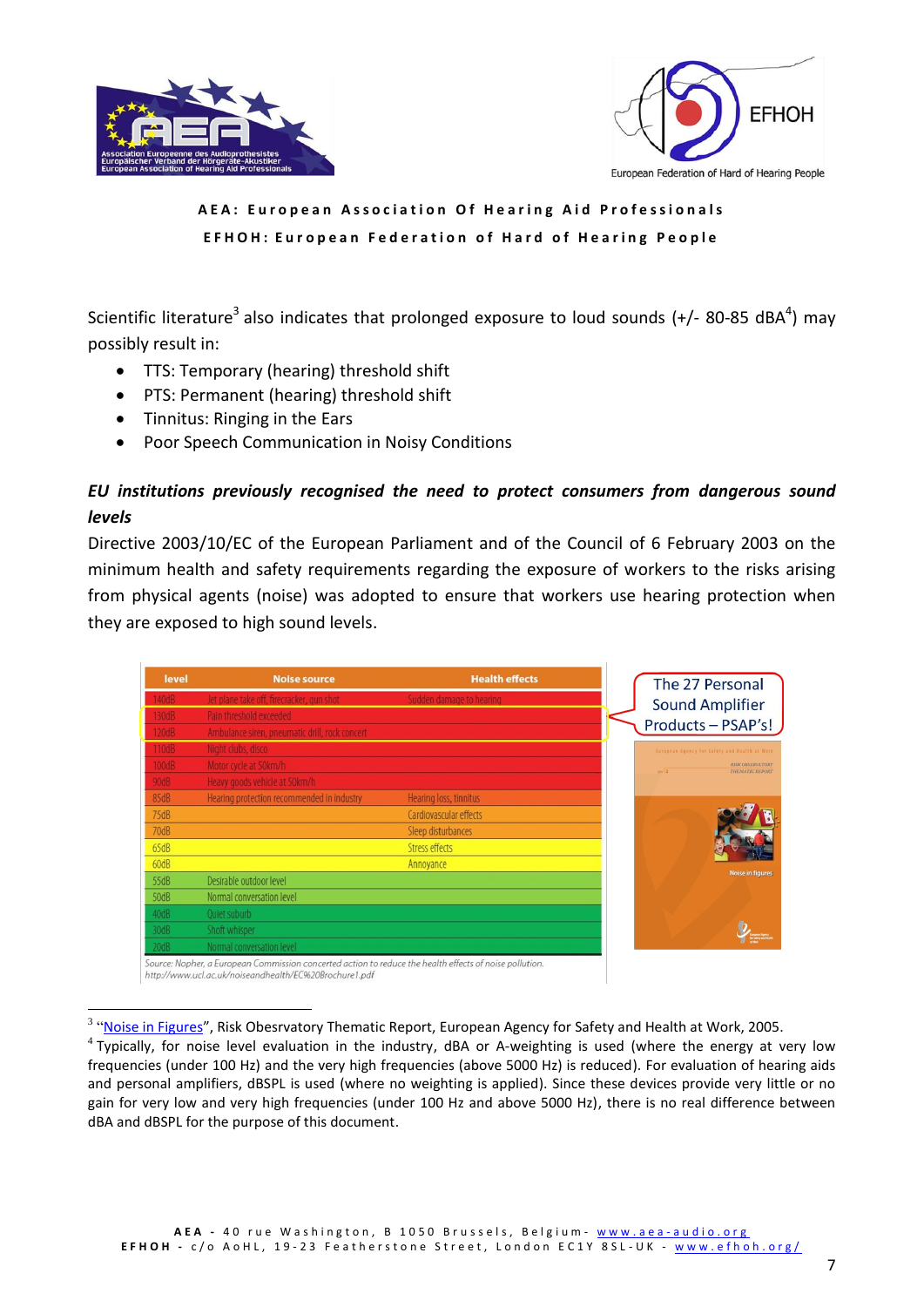



For the same safety reasons, the European Commission adopted in June 2009 a Decision (2009/490/EC) on the safety requirements to be met by European standards for personal music players pursuant to the General Product Safety Directive (Directive 2001/95/EC). In this Decision, the European Commission set out the following safety requirements for personal music players:

- Exposure to sound levels shall be time limited to avoid hearing damage. At 80 dB(A) exposure, time shall be limited to 40 hours/week, whereas at 89 dB(A), exposure time shall be limited to 5 hours/week. For other exposure levels, a linear intra- and extrapolation applies. Account shall be taken of the dynamic range of sound and the reasonably foreseeable use of the products.
- Personal music players shall provide adequate warnings on the risks involved in using the device and how to avoid those risks, while also providing information to users in cases where exposure poses a risk of hearing damage.

### *The difference between PSAPs and Hearing Aids is not clear for the consumer*

Finally, as demonstrated by the below images, for the end-user it is very hard to see the difference between "hearing aids" (produced with a medical purpose) and "personal amplifiers".